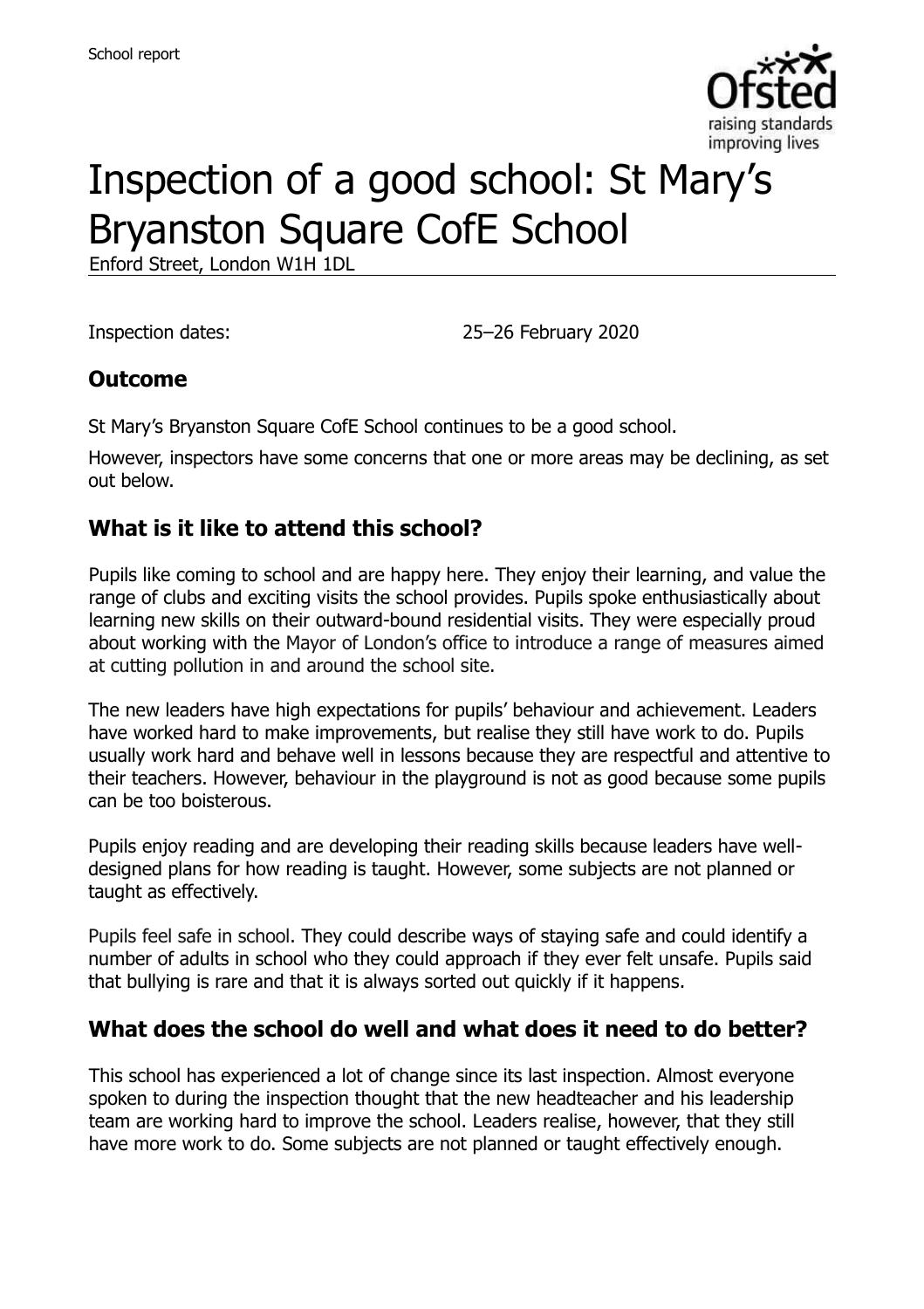

The headteacher has been swift in accurately evaluating the school's strengths and weaknesses. He and the leadership team have a clear vision for the school which staff share and understand. Work has started in several areas of school life. Some of this work, such as improving pupils' reading and behaviour in classrooms, has been successful. However, in other areas, new subject leaders are in the very early stages of establishing their roles, and developing and embedding their plans. As a result, curriculum planning is varied and does not always allow pupils to learn what is important as they move through the school.

Leaders have prioritised the development of pupils' reading skills. The teaching of early reading is improving. This is because teachers are knowledgeable and well trained. Leaders check carefully how well pupils are doing, and this allows them to identify quickly any who fall behind. These pupils are supported well, by a skilled team of staff, to catch up with their peers. However, there remain some pupils who do not apply the skills they have been taught. As a result, some pupils continue to struggle to make sense of what they are reading.

Pupils enjoy reading and listen attentively to the stories that are told to them. They answer questions showing they have a good understanding of the text. Children in the early years readily join in familiar parts of the story. Parents spoken to during the inspection value the support and the opportunities the school provides for them to read with their children at the start of the school day.

Leaders have high ambition for all pupils, and make sure that learning is exciting. Children in the early years are confident when working alone or with friends. They show determination to succeed when they find things challenging. Equally, pupils with special educational needs and/or disabilities (SEND) are fully involved in lessons. This is because they are well supported by adults who know them well. However, some subjects are not planned carefully enough.

In mathematics, for example, pupils do not learn some of the concepts they should cover in younger year groups. As a result, older pupils have misconceptions and gaps in their mathematical knowledge. In history and geography, plans clearly identify the skills that pupils should develop. This has resulted, for example, in pupils confidently using different types of information, such as photographs, film and objects from the past, to compare life in ancient Greece to life today. The knowledge that pupils should learn in these subjects from year to year is not planned with the same clarity. This means that important facts are sometimes missed, and pupils struggle to recall what they have learned.

Behaviour in lessons has improved because of simple rules that are consistently applied. Adults ensure that any low-level disruption to lessons, which is rare, is swiftly resolved. The school monitors incidents and the behaviour of individuals. This has allowed the school to identify when improvements are needed. Pupils' behaviour at lunchtime is not consistently good and staff do not intervene swiftly enough to ensure that it improves.

Leaders have introduced a range of innovative practices that celebrate good attendance and challenge poor attendance. However, these practices are not embedded. As a result, attendance for pupils who are disadvantaged and who have SEND remains low.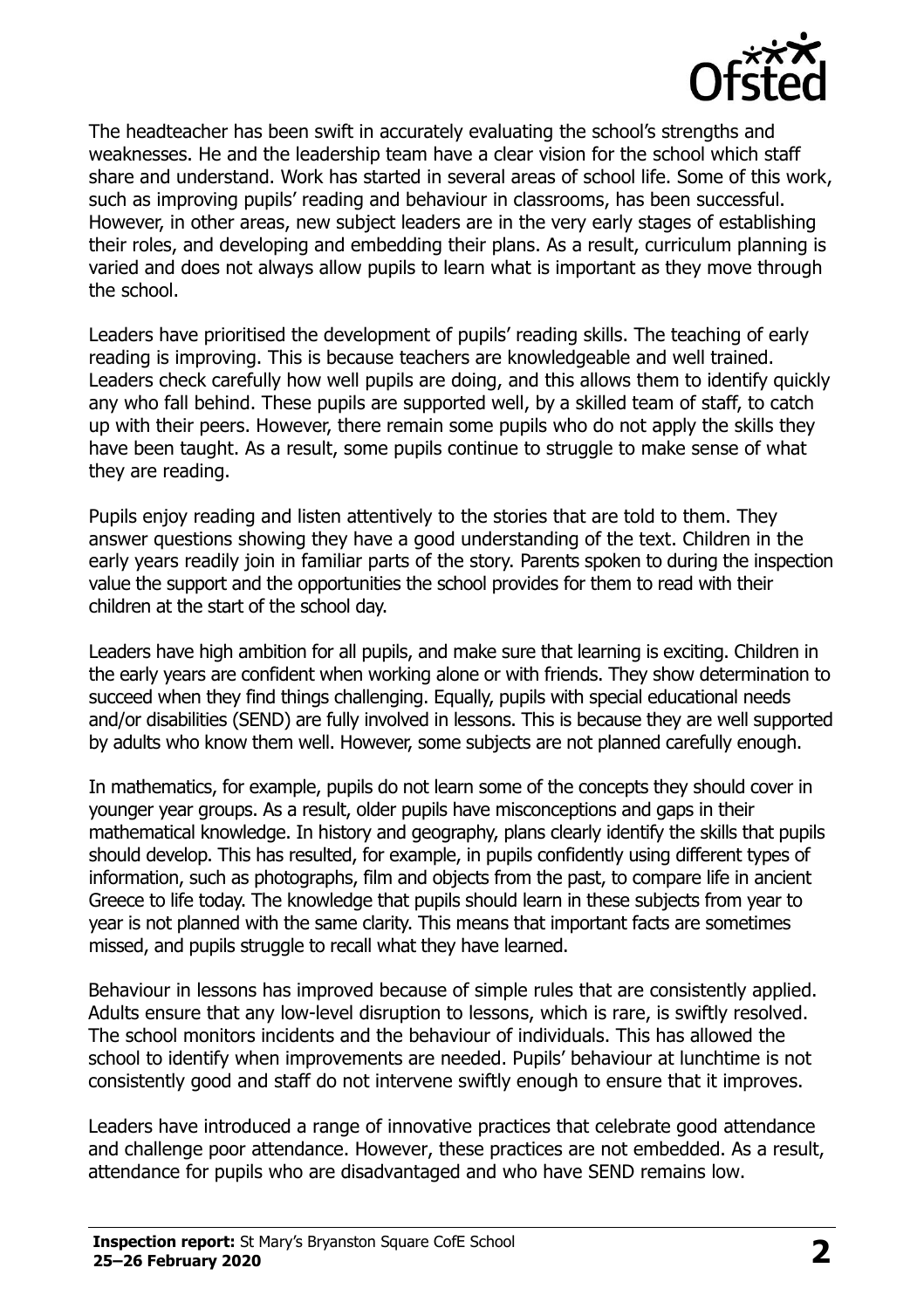

Pupils' personal development is very important in this school. Pupils' experiences have been carefully planned to help them develop as individuals and as citizens. A number of effective partnerships beyond the school ensure that pupils have opportunities to pursue interests in the arts and in a range of sports. Leaders organise activities in which pupils work with professionals who help them learn how to keep safe, and gain insights into challenging environmental and political issues. For example, pupils have played an active role in the campaign for cleaner streets in the local community.

Despite the high number of changes at the school, staff are very positive about the support they receive from leaders. Staff spoken to during the inspection said they are well supported to develop as teachers and as leaders. They felt that leaders were approachable and made sure that workloads were manageable and focused on what would make the biggest difference to pupils.

# **Safeguarding**

The arrangements for safeguarding are effective.

All required checks on staff are carried out effectively. Staff are well trained to promptly report any concerns they have. Leaders work well with external agencies. This results in swift support for pupils and families, when required.

Leaders understand the risks pupils might face in the local area. They have ensured such risks are addressed through the curriculum. For example, work has taken place with older pupils on the risks of gang crime and knife crime. The majority of parents who completed the online survey stated that they felt their children were safe and happy at school.

# **What does the school need to do to improve?**

# **(Information for the school and appropriate authority)**

In discussion with the headteacher, we agreed that the following areas may usefully serve as a focus for the next inspection.

- Subject leaders have started to review the curriculum. As a result of this work, the quality of pupils' reading is improving. However, this is not the case in all subjects. Leaders need to continue to improve planning in subjects other than reading. Leaders need to make sure that these subjects are consistently planned so that teachers understand the knowledge and skills pupils should be taught as they move through the school.
- Many subject leaders are new to their roles and have not developed or embedded plans for their curriculum areas. Senior leaders should ensure that they have the training and support needed. This is so that pupils' learning is shaped by schemes of work that help them to build their knowledge and understanding across the curriculum.
- Leaders have improved the behaviour of pupils in lessons and when moving around the school. However, behaviour in the playground can still be boisterous and is allowed to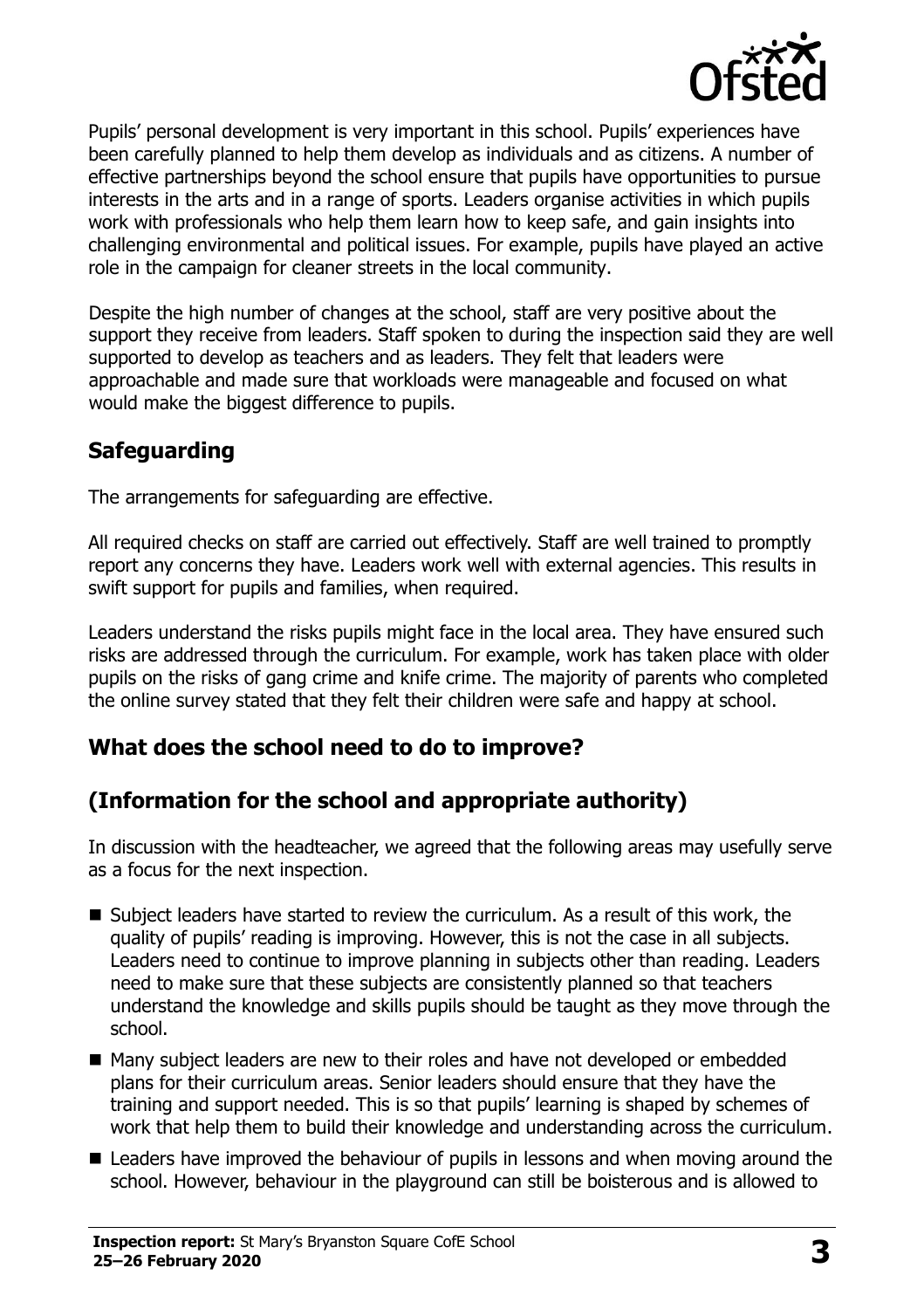

persist for too long. Leaders need to ensure that the same high expectations which exist for behaviour in lessons extend to when pupils are on the playground.

■ Overall attendance, including attendance for pupils who are disadvantaged or have SEND, is low. Although leaders have recently introduced a range of strategies to improve attendance, these have not had time to embed. Leaders need to make sure that these strategies are checked so that attendance improves for all pupils.

### **Background**

When we have judged a school to be good, we will then normally go into the school about once every four years to confirm that the school remains good. This is called a section 8 inspection of a good or non-exempt outstanding school. We do not give graded judgements on a section 8 inspection. However, if we find some evidence that standards may be declining then the next inspection will be a section 5 inspection. Usually this is within one to two years of the date of the section 8 inspection. If we have serious concerns about safeguarding, behaviour or the quality of education, we will convert the section 8 inspection to a section 5 inspection immediately.

This is the first section 8 inspection since we judged the school to be good in June 2016.

#### **How can I feed back my views?**

You can use [Ofsted Parent View](https://parentview.ofsted.gov.uk/) to give Ofsted your opinion on your child's school, or to find out what other parents and carers think. We use Ofsted Parent View information when deciding which schools to inspect, when to inspect them and as part of their inspection.

The Department for Education has further quidance on how to complain about a school.

If you are the school and you are not happy with the inspection or the report, you can [complain to Ofsted.](https://www.gov.uk/complain-ofsted-report)

### **Further information**

You can search for [published performance information](http://www.compare-school-performance.service.gov.uk/) about the school.

In the report, '[disadvantaged pupils](http://www.gov.uk/guidance/pupil-premium-information-for-schools-and-alternative-provision-settings)' refers to those pupils who attract government pupil premium funding: pupils claiming free school meals at any point in the last six years and pupils in care or who left care through adoption or another formal route.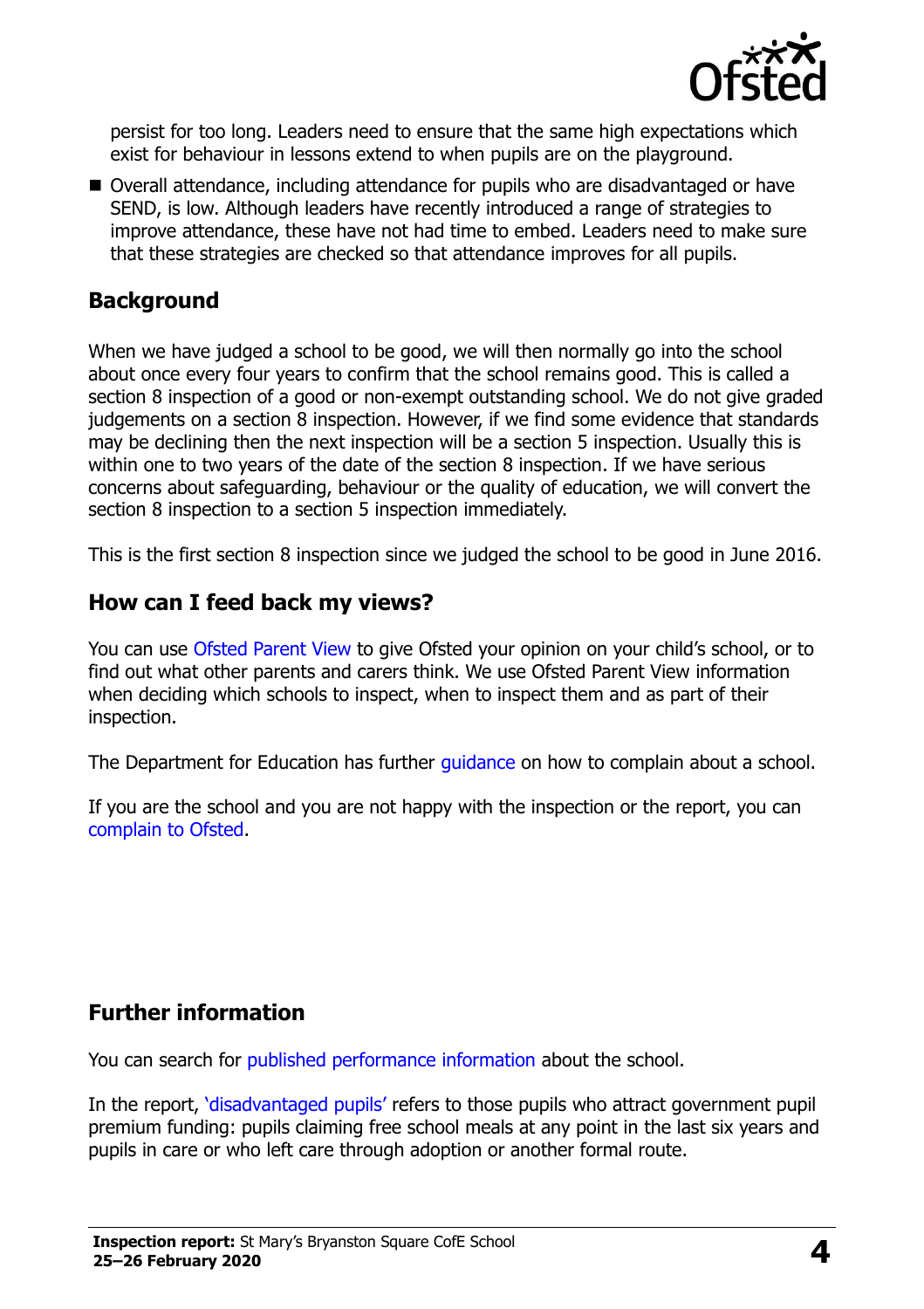

# **School details**

| Unique reference number             | 101136                                                               |
|-------------------------------------|----------------------------------------------------------------------|
| <b>Local authority</b>              | Westminster                                                          |
| <b>Inspection number</b>            | 10121607                                                             |
| <b>Type of school</b>               | Primary                                                              |
| <b>School category</b>              | Voluntary aided                                                      |
| Age range of pupils                 | 3 to 11                                                              |
| <b>Gender of pupils</b>             | Mixed                                                                |
| Number of pupils on the school roll | 184                                                                  |
| <b>Appropriate authority</b>        | The governing body                                                   |
| <b>Chair of governing body</b>      | Sarah Bedford                                                        |
| <b>Headteacher</b>                  | Lee Duffy                                                            |
| Website                             | http://stmarys.bryanston.net                                         |
| Date of previous inspection         | 23-24 June 2016, under section 5 of the<br><b>Education Act 2005</b> |

# **Information about this school**

- Since the time of the previous inspection, there has been a large turnover of staff. A new headteacher was appointed in September 2019.
- The school runs a breakfast and after-school club.
- This is a voluntary-aided Church of England school.

### **Information about this inspection**

- I did deep dives in these subjects: reading, mathematics and history. To do this, I met with senior leaders and subject leaders. I conducted interviews with staff and pupils, visited lessons and looked at pupils' work.
- I spoke with a representative of the local authority and a representative of the London Diocesan Board for Schools. I met with four governors, including the chair of governors.
- I reviewed the arrangements for safeguarding by scrutinising safeguarding records and questioning staff, and through discussions with pupils.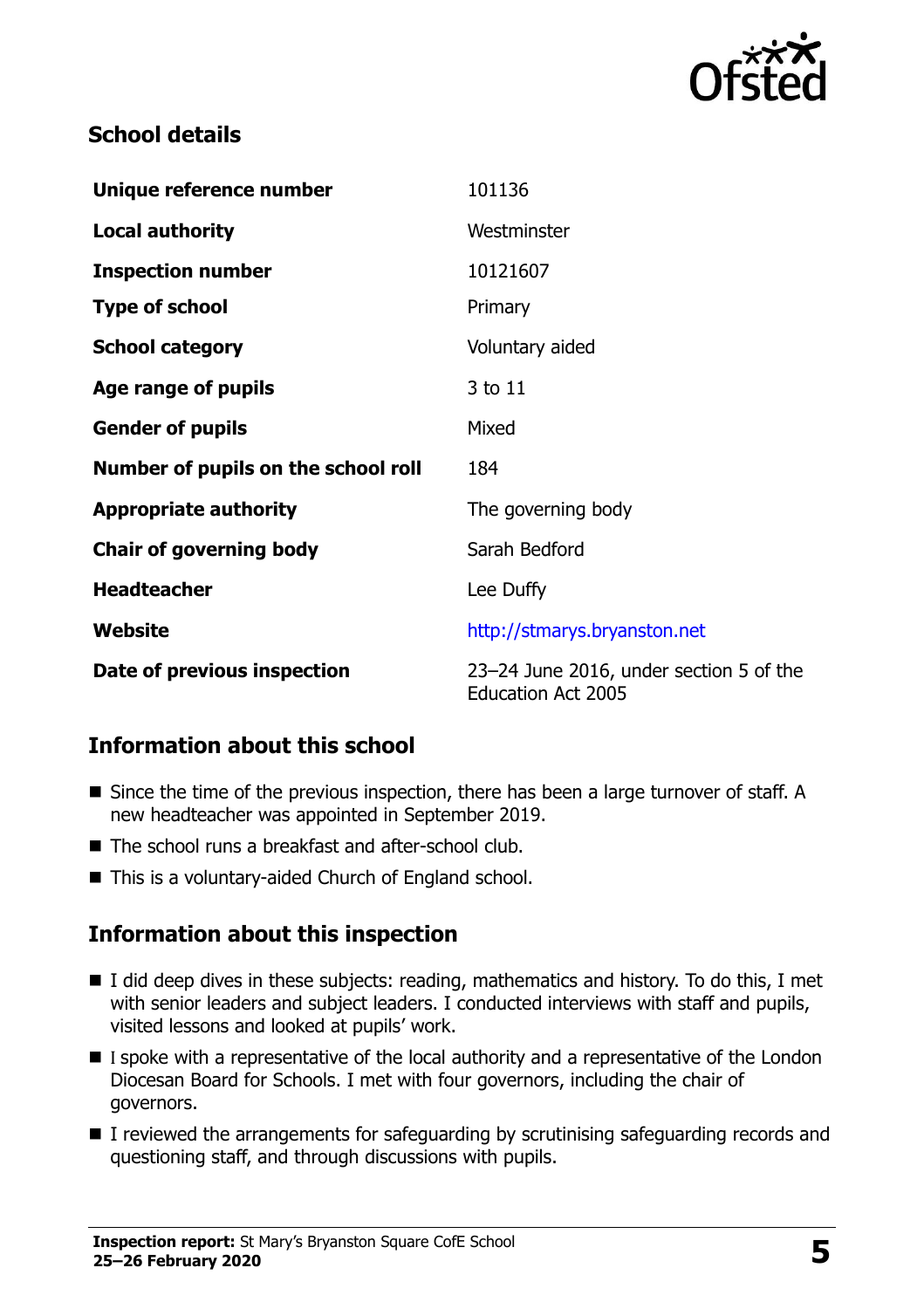

■ I took into account the views of parents, staff and pupils gathered through discussions and Ofsted's surveys.

#### **Inspection team**

Nick Turvey, lead inspector **CEP CONTER CONTER** Ofsted Inspector